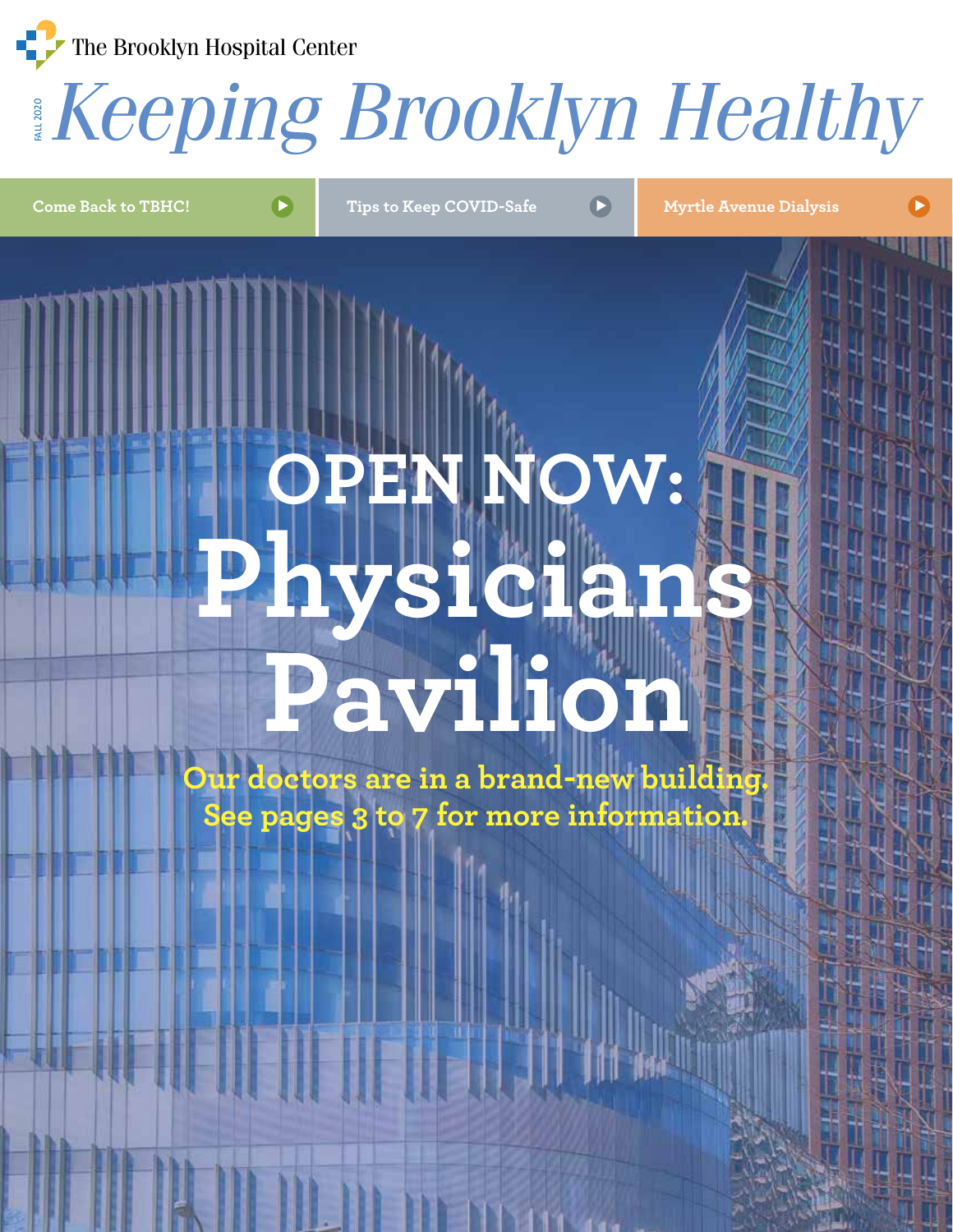

## **MESSAGE FROM TBHC'S PRESIDENT: Come Back to TBHC**

While many things have changed these last few months, one thing remains constant: TBHC's commitment to *Keeping Brooklyn Healthy.* Our healthcare workers heroically battled

COVID-19, but we fight

for our community's health in many ways. I am delighted to tell you that we have returned to regular check-ups, surgeries and screenings. Rest assured, you can come back to TBHC without fear. As COVID-19 remains in the community until a vaccine is created, we have taken steps to keep you safe:

- We have separate evaluation and treatment areas in our Emergency Room and on our hospital units for those who are suspected with COVID.
- We have incorporated important preventions masks, social distancing and temperature checks – throughout all of our facilities.
- We conduct COVID testing on all admitted patients and on frontline staff.
- We are spacing out patient appointments for everyone's safety.
- We continue to limit visitors, but are allowing them on a case-by-case basis and for partners of birthing women.
- We have thoroughly cleaned all our facilities and Gary G. Terrinoni<br>COVID-19, but we fight follow rigorous cleaning protocols.



**IT'S NOT WISE TO HOLD OFF IMPORTANT HEALTH CHECKS AND PROCEDURES. COME BACK TO TBHC. WE LOOK FORWARD TO SEEING YOU!** 

#### **3 KEYS:**

## **Keeping Safe from COVID**

**1. Wear a mask. "Masks work, but only if you are covering both your nose and your mouth," Leonard Berkowitz, MD, TBHC's Chief of Infectious Diseases.**

**2. Outside is better than inside. Whenever possible, do activities and meet friends outside where the virus more easily dissipates. Walks, picnics, hikes – all are safe as long as you stay socially distanced (6 feet away).**

**3. Wash your hands. Wash them with warm water and soap (or hand sanitizer in a pinch). Wash before and after you eat, cough, sneeze, use the restroom, and certainly as soon as you come home.**

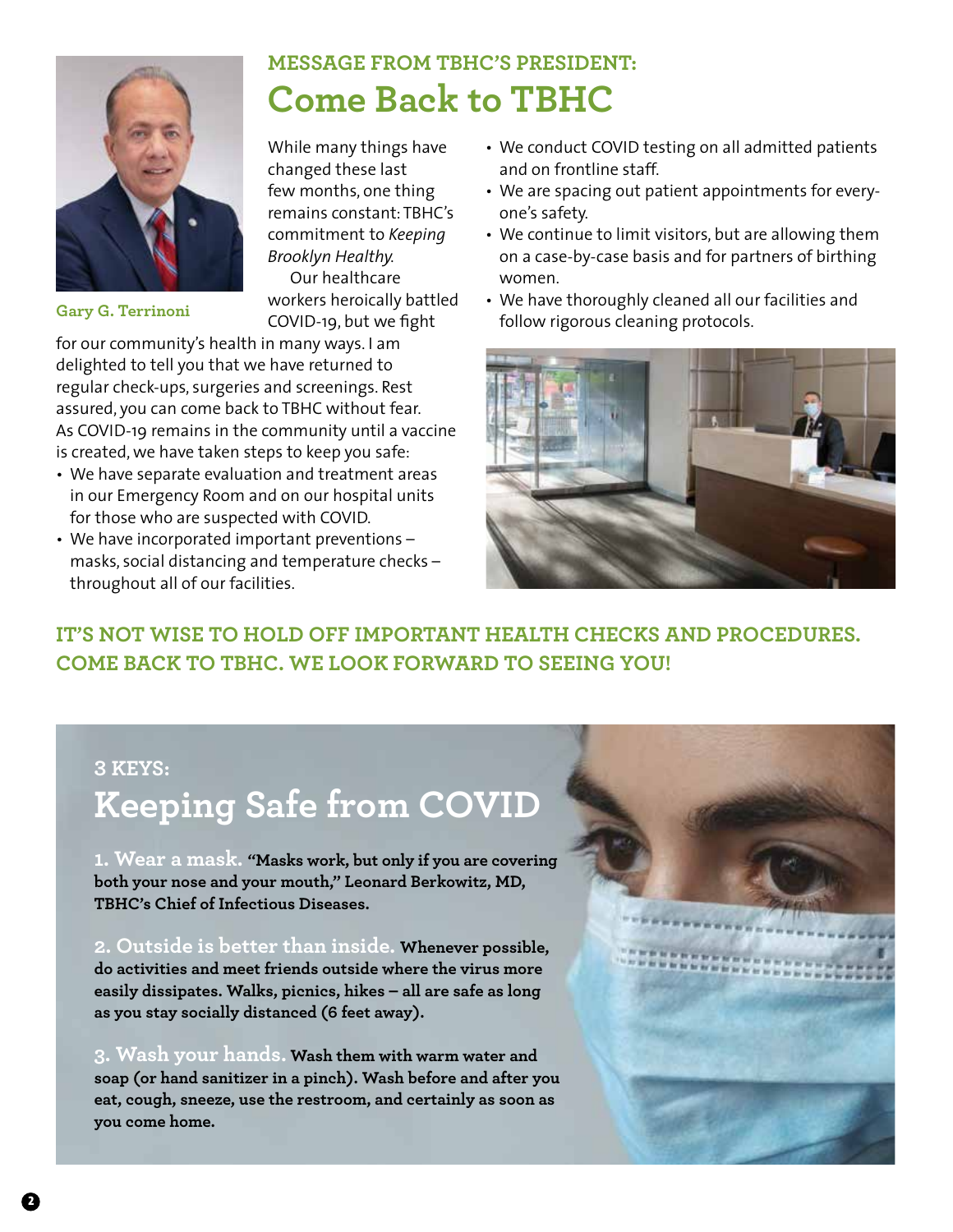

## **AT THE PAVILION: When Your Child Needs a Specialist**

**Melissa Guillaume, MD,** Pediatric Cardiology **Manjula Chatterjee, MD,** Pediatric Endocrinology **Judy Dayan, MD,** Pediatric Gastroenterology **Abraham Jelin, MD,** Pediatric Gastroenterology **Sheera Minkowitz, MD,** Pediatric Hematology/Oncology **Oluwatoyin Bamgbola, MD,** Pediatric Nephrology **Kevin Khodabakhsh, MD,** Pediatric Neurology **Lewis Krata, MD,** Pediatric Rheumatology **Brian Gilchrist, MD,** Pediatric Surgery

When a child may need a pediatrician to treat a particular system of the body, TBHC has a broad range of specialists. These experts work with our primary care pediatricians or referring pediatricians. You can find at the Physicians Pavilion pediatric specialists in:

**Cardiology,** from murmur and chest pain to arrhythmia and congenital heart disease. Testing includes fetal and transthoracic echocardiogram, electrocardiogram, 24-hour Holter monitoring and treadmill exercise testing.

**Endocrinology** for hormonal disorders such as diabetes (types 1 and 2), growth, thyroid, adrenal, pituitary, puberty, calcium and bone disorders.

**Gastroenterology** for the full spectrum of gastrointestinal, hepatic and nutritional disorders; works closely with the pediatric nutritionist.

**Hematology/Oncology** for blood disorders (including a broad range of services for sickle cell), as well as the diagnosis of pediatric cancers, and an infusion center.

**Nephrology f**or the full range of kidney, bladder and urinary tract problems, including treating pediatric high blood pressure.

**Neurology,** for all issues, including seizures, headache, developmental delays, tics and attention deficit hyperactivity disorder, strokes and other neurocognitive issues. Electrical brain activity tests (EEG and VEEG) are available.

**Rheumatology** for evaluation of joint/pain syndromes, and rheumatologic and autoimmune diseases such as juvenile idiopathic arthritis, systemic lupus erythematosus (SLE), juvenile dermatomyositis, scleroderma, mixed connective tissue disorder, vasculitis and fibromyalgia.

**Surgery** for childhood tumors, head and neck, urological circumcision, undescended testes), hernias, abscesses (including pilonidal sinus), endocrine, thoracic, and gastrointestinal (esophageal, stomach and bowel; and bronchoscopy and esophagoscopy for foreign bodies).

**Call 718.250.6600 or 1.833.TBHC.NOW (1.833.824.2669), or visit tbh.org/ BrooklynPediatrics.**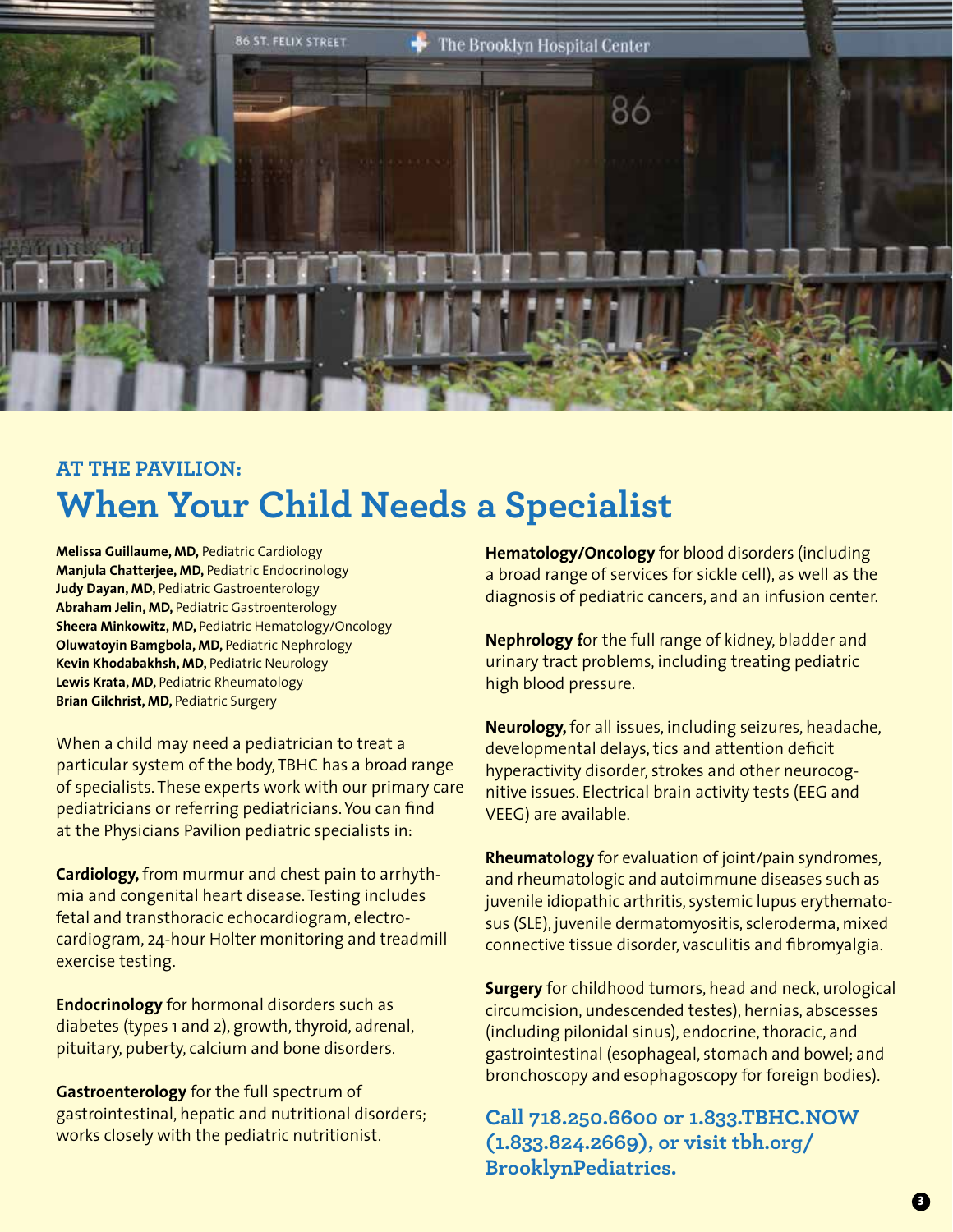### **AT THE PAVILION: Orthopaedics for Your Aches and Pains**

**Joseph Fetto, MD,** Chief, Orthopaedic Surgery **Kenji Miyasaka, MD,** Director, Joint Replacement **Bryan Conti, MD,** Orthopaedic Surgeon **Mark D'Angelo, MD,** Orthopaedic Surgeon **Richard Pearl, MD,** Orthopaedic Surgeon **Haidy Rivero, MD,** Family Medicine/Sports Medicine **Uzomo Ukomadu, MD,** Orthopaedic Surgeon

TBHC's orthopaedic surgeons combine surgical expertise with pioneering clinical and basic research in areas such as bone stimulation, tissue repair and total joint reconstruction.

 Our orthopaedic surgeons have advanced fellowship training in sports medicine and work closely with a primary care sports medicine physician. Services include:

- Advanced reconstructive surgery of the foot, ankle, knee and shoulder
- Total joint replacement of the hip, knee and shoulder
- Minimally invasive arthroscopic surgery of the shoulder, elbow, wrist, knee and ankle
- Inpatient and outpatient rehabilitation
- Pain management
- Pediatric and geriatric care
- Trauma surgery
- Evaluation and treatment of
- Arthritis and bursitis
- Tendonitis and tendon injuries
- Cartilage injuries
- Deformities
- OCD (osteochondritis dissecans) lesions
- Strains, sprains and fractures
- Carpal tunnel syndrome and nerve compression disorders
- Trigger finger
- Shoulder conditions, such as labral tears and rotator cuff injuries
- Knee conditions, such as meniscus tears, torn ACL and others
- Ligament tears
- Foot and ankle conditions, such as flat feet, high arches, Achilles tendonitis and tears, peroneal tendon injury (acute and chronic), and stress fractures

**Call 718.250.8810 or 1.833.TBHC.NOW (1.833.824.2669), or visit tbh.org/ BrooklynOrthopaedics.**

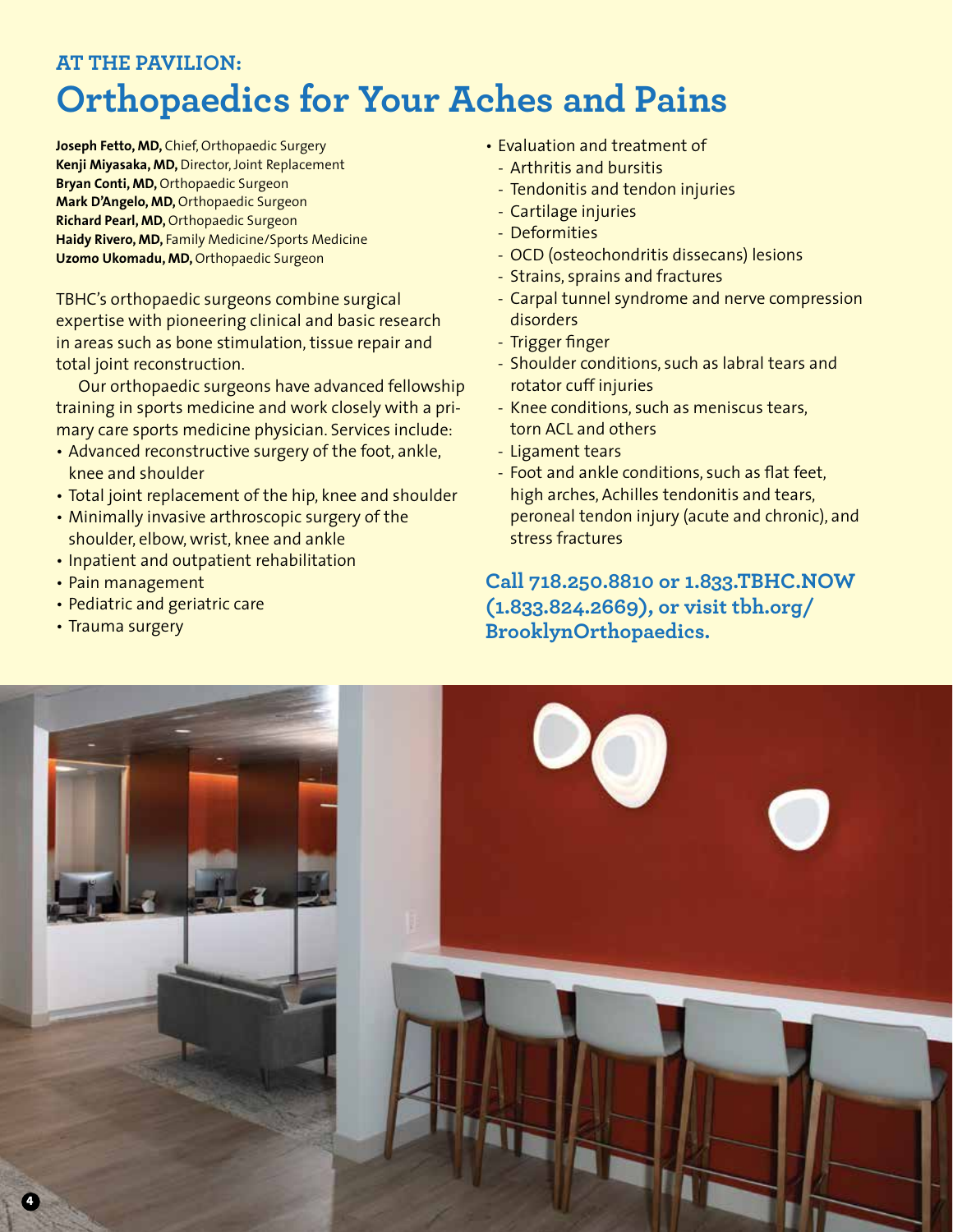### **AT THE PAVILION: General Surgery at its Least Invasive**

**Pratibha Vemulapalli, MD,** Chair, Surgery; Director, Bariatric Surgery **Armand Asarian, MD,** VP, Academic Affairs; General Surgeon **Steven Burger, MD, General Surgeon Alberto L. Cayton, MD,** General Surgeon **Cynthia Chen, MD,** Breast and General Surgeon **Romulo Genato, MD,** General Surgeon **Irene Lou, MD,** Endocrine and General Surgeon **Luca Milone, MD,** Director, Robotic Surgery; General Surgeon

The term "general surgery" can be confusing. According to the American Board of Surgery, general surgeons are trained to operate on the alimentary tract (esophagus and related organs); the abdomen and its contents; breast; skin and soft tissue; as well as the endocrine system. Often people go to general surgeons for hernias, appendicitis, gallbladder surgeries, and stomach and intestinal issues.

 What's particularly exciting about TBHC's Division of General Surgery is the extent to which they offer patients minimally invasive procedures, including robotic surgery.

 The benefits of such advanced minimally and less-invasive procedures are many, including:

• Reduced surgical complications



- Less pain post-surgery
- Decreased blood loss
- Minimal scarring
- Shorter length of stay
- Improved recovery time

**Call 718.250.8811 or 1.833.TBHC.NOW (1.833.824.2669), or visit tbh.org/ BrooklynGeneralSurgery.**

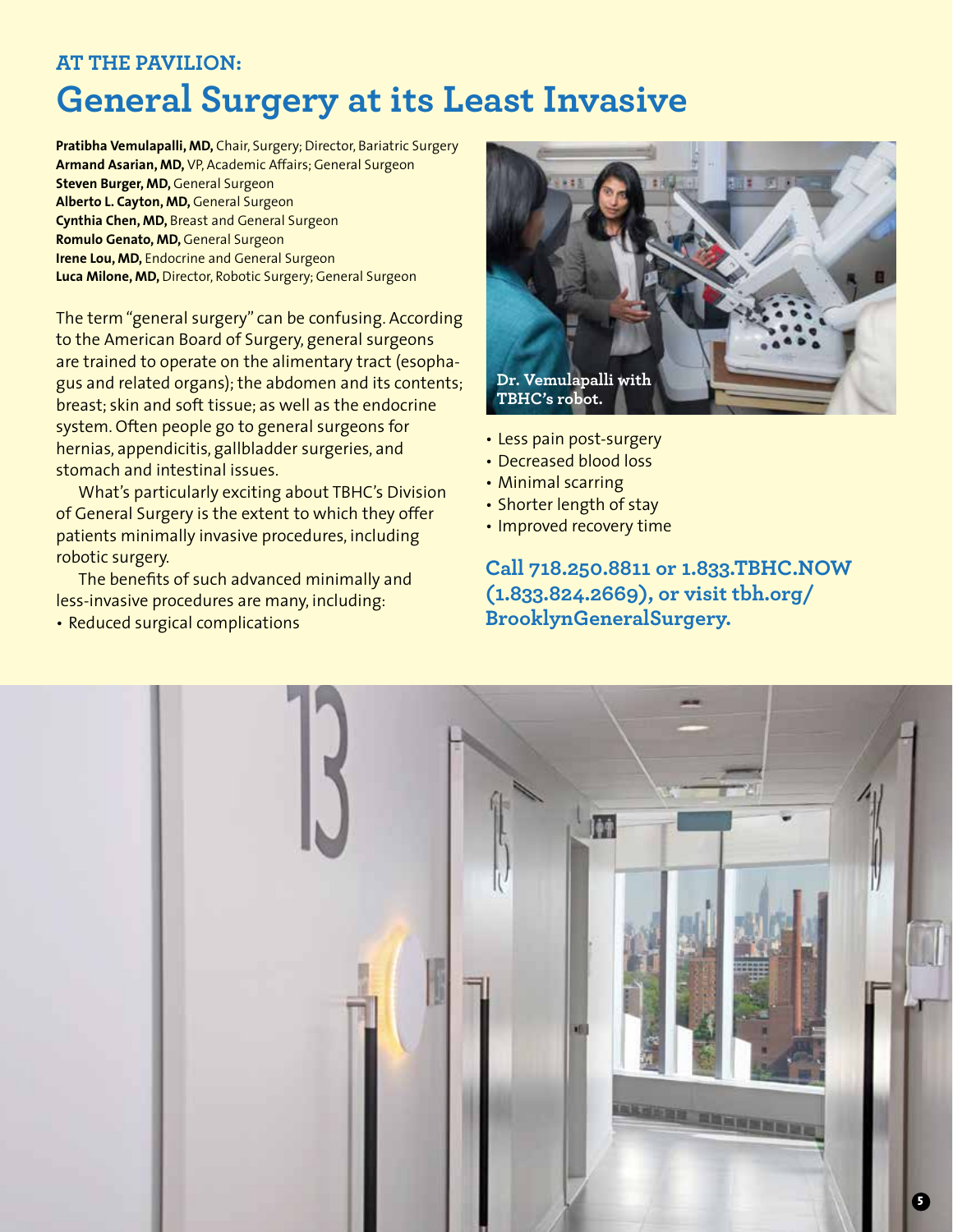

### **AT THE PAVILION: Obstetrics/Gynecology for Every Age**

**Erroll I. Byer, Jr. MD,** Chair, OB/GYN

**Michael Moretti, MD,** Chief, Obstetrics; Maternal-Fetal Specialist **Bahar Bybordi, MD,** Obstetrician/Gynecologist **Juana Cuevas, MD,** Obstetrician/Gynecologist **Natasha Fievre, MD, MD,** Obstetrician/Gynecologist **Kannan Muralikrishnan, MD,** Obstetrician/Gynecologist **Dennis Radoshkevich, MD,** Obstetrician/Gynecologist **Aviv Tarrab-Herzlich, MD,** Obstetrician/Gynecologist **Dmitry Youshko, MD,** Obstetrician/Gynecologist **Kristen Zeligs, MD,** Gynecologic Oncologist

Come get all your obstetric and gynecologic needs met at our exciting new faculty practice office! Those women who are pregnant or considering becoming pregnant will find a range of obstetricians to choose from to guide you on your journey to parenthood.

 The Pavilion practice offers right there on site the following obstetric services:

- Routine pregnancy care
- Genetic counseling, screening and testing
- Sonography (with a full range of imaging expected to launch at the Physicians Pavilion in 2021)
- Perinatal diagnostic services
- An expert in maternal-fetal medicine to evaluate and manage high-risk pregnancies
	- All babies are delivered at the hospital which has:
- Family-friendly philosophy
- 10 state-of-the-art labor and delivery suites. All are large and equipped with the latest technology
- Birthing rooms that quickly convert into delivery rooms
- If interested, rooming-in with your infant is allowed to encourage breastfeeding.
- Educational classes
- Tours of our labor & delivery unit
- Maternity rooms that overlook scenic and historic Fort Greene Park
- Amenities and accommodations for faith- or culturally based needs.
- A full spectrum of pediatric care for after your baby is born and throughout childhood

 Women who are seeking comprehensive gynecologic care can find all the well-woman services needed at every age, including:

- Routine gynecologic check-ups
- Pap smears
- Birth control and family planning
- Evaluation and treatment of endometriosis
- Evaluation and treatment of benign fibroids
- Management of sexually transmitted diseases (STDs)
- Management of menopause
- Gynecologic oncology (care for gynecologic cancers)

**Call 718.250.6600 or 1.833.TBHC.NOW (1.833.824.2669), or visit tbh.org/ BrooklynObGyn.**

**6**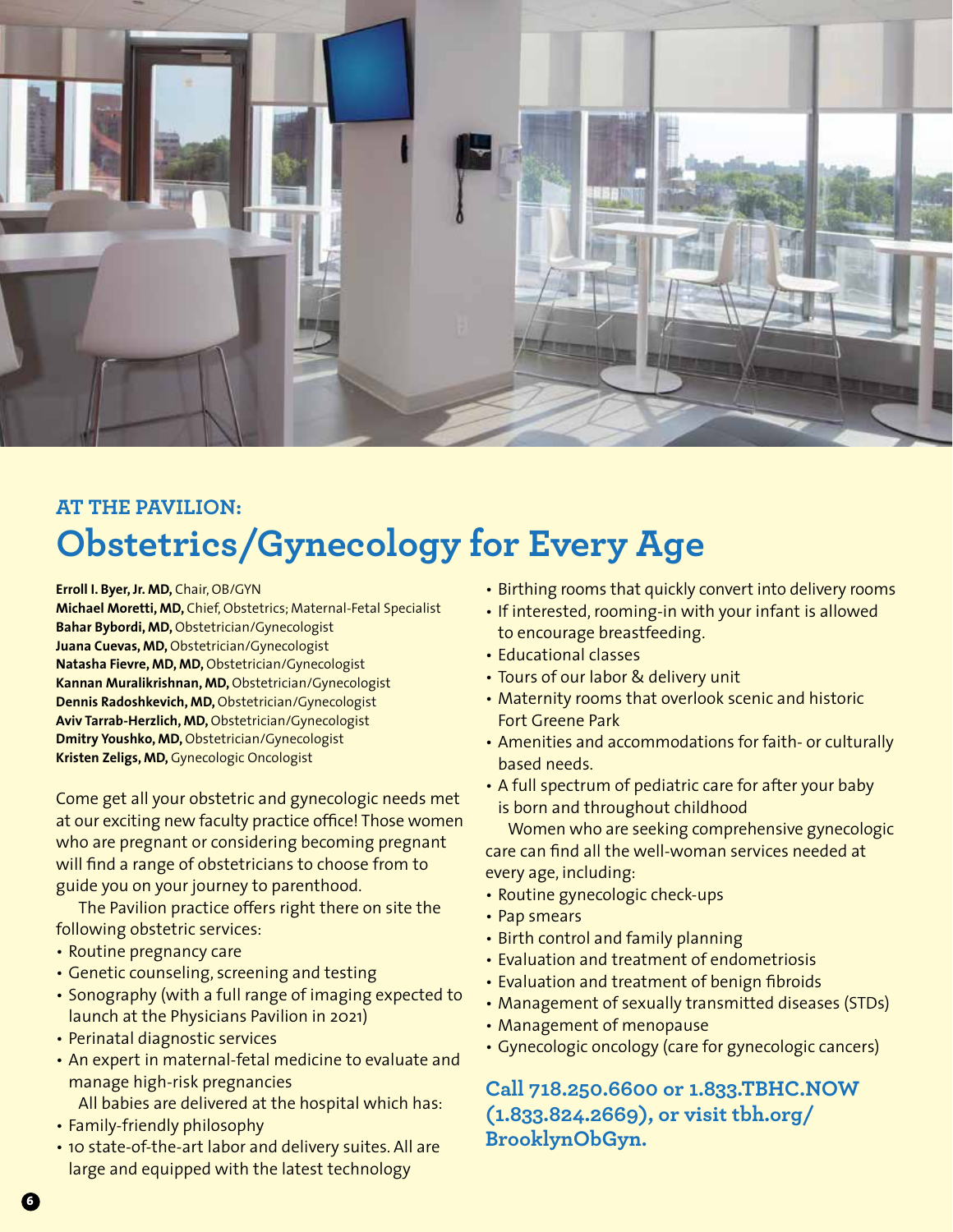## **How to Get to the Physicians Pavilion**

#### **86 Saint Felix Street, Brooklyn, NY 11217**

#### **Walking from 240 Willoughby St.**

- 1. Head west on Willoughby St. toward Ashland Pl.
- 2. Turn left onto Ashland Pl.
- 3. Turn left onto Fulton St.
- 4. Turn right onto Saint Felix St.

#### **Walking from Main Hospital -121 DeKalb Ave.**

- 1. Right on DeKalb Ave.
- 2. Turn left onto Ashland Pl.
- 3. Turn left onto Fulton St.
- 4. Turn right onto Saint Felix St.

#### **Bus Stop -** Fulton St./Rockwell Pl. **B25, B26, B52, B38, B52**

#### **Subway**

**G** to Fulton St. Station. **2, 3, 4, 5** to Nevins St. Station. **B, Q, R** to DeKalb Ave. Station. **C** to Lafayette Ave. Station. **2, 3, 4, 5, B, D, N, Q, R** to Atlantic Terminal/Atlantic Ave. Barclays Center Station.





## **Dialysis Services in Brand-New Myrtle Avenue Location**

By end of year, The Brooklyn Hospital Center (TBHC) will move its award-winning outpatient dialysis service from 19 Rockwell Place to the newly named Myrtle Avenue Dialysis, located at 218 Myrtle Avenue in Fort Greene, Brooklyn.

"We are pleased to say that we will offer the same top-rated quality in a much improved environment," says Wootaek Chang, MD, Division Chief of Nephrology at TBHC. For nearly a decade, the outpatient service has been recognized by the Centers for Medicare and Medicaid Services (CMS) with a 5-Star Rating, the highest possible rating from CMS.

**For more information or to make an appointment, please call 1.833.TBHC.NOW (833.824.2669).**